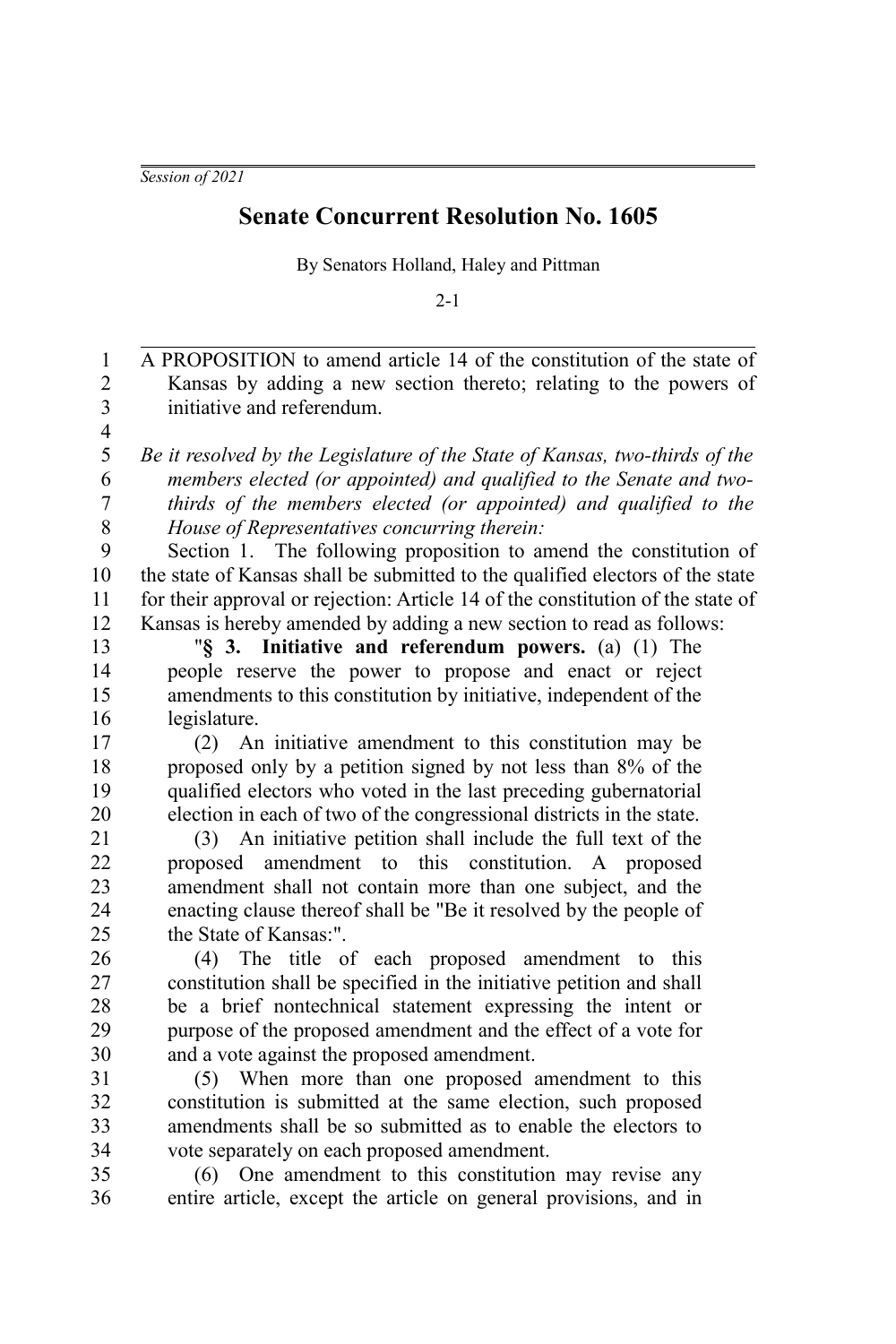revising any article, the article may be renumbered, and all or parts of other articles may be amended or amended and transferred to the article being revised.

7 8 9

41

1  $\overline{2}$ 

> (7) Not more than five amendments proposed by initiative shall be submitted at the same election.

(b) (1) Notwithstanding the provisions of section 1 of article 2 of this constitution, the people reserve the power to propose and enact or reject laws by initiative, independent of the legislature.

(2) An initiative law may be proposed only by a petition signed by not less than 5% of the qualified electors who voted in the last preceding gubernatorial election in each of two of the congressional districts in the state. 10 11 12 13

(3) An initiative petition shall include the full text of the proposed law. A proposed law shall not contain more than one subject, and the enacting clause thereof shall be "Be it enacted by the people of the State of Kansas:". 14 15 16 17

(4) The title of each proposed law shall be specified in the initiative petition and shall be a brief nontechnical statement expressing the intent or purpose of the proposed law and the effect of a vote for and a vote against the proposed law. 18 19 20 21

(5) When more than one proposed law is submitted at the same election, such proposed law shall be so submitted as to enable the electors to vote separately on each proposed law. 22 23 24

(6) An initiative petition that requires the appropriation of moneys shall only require the appropriation of moneys directly attributable to revenues collected pursuant to the provisions of the petition, and the purpose of such appropriation shall not otherwise be prohibited by this constitution. 25 26 27 28 29

(c) (1) The people reserve the power to approve or reject by referendum any bill enacted by the legislature, except as otherwise provided in this subsection. 30 31 32

(2) A referendum on a bill, or any part thereof, may be ordered by a petition signed by not less than 5% of the qualified electors who voted in the last preceding gubernatorial election in each of two of the congressional districts in the state. 33 34 35 36

(3) A referendum petition shall not be allowed on any part of a bill: 37 38

(A) Necessary for the immediate preservation of the public peace, health or safety; or 39 40

(B) making or repealing any appropriation of moneys.

(4) A referendum ordered by petition on a part of a bill shall not delay the remainder of the bill from becoming 42 43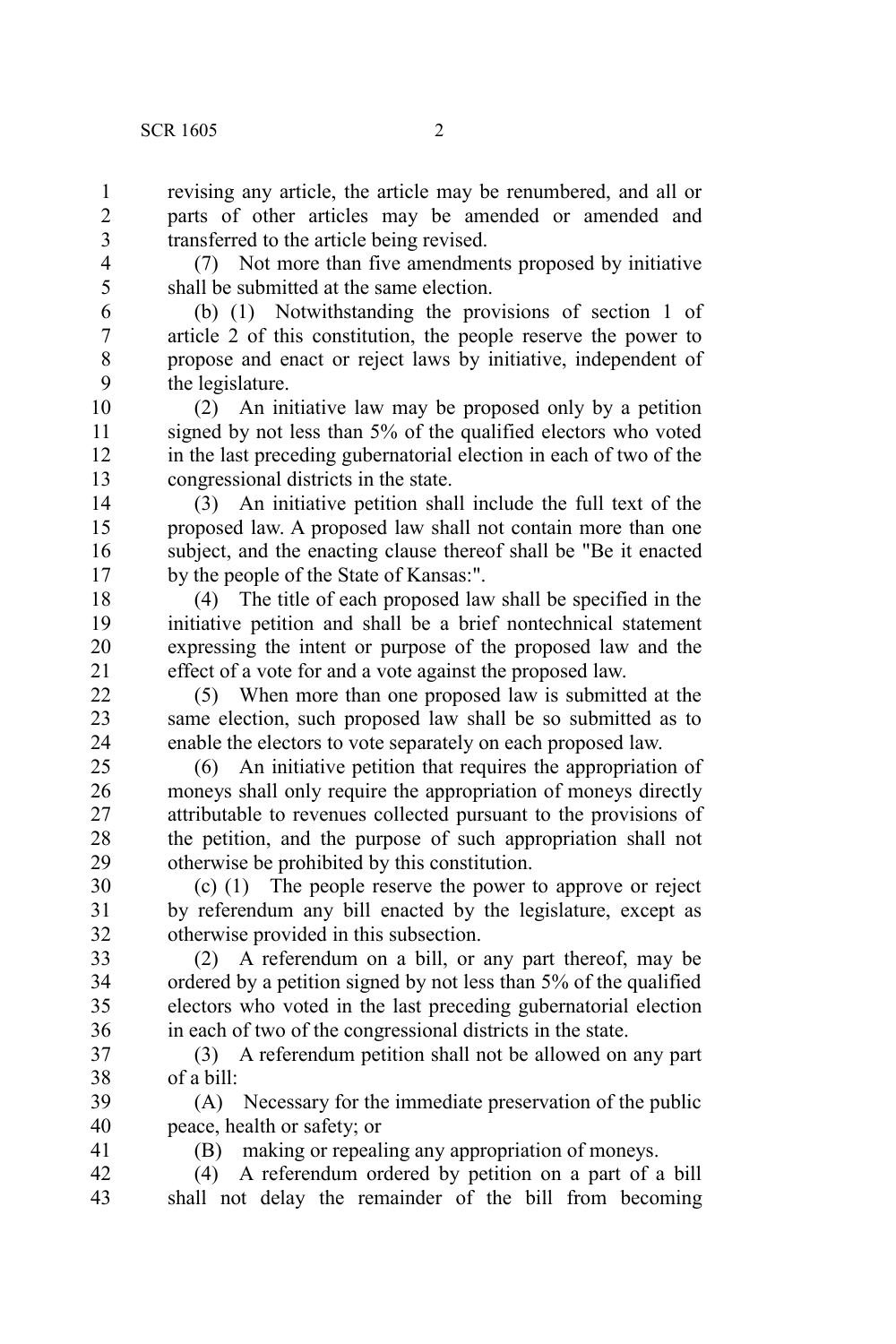effective.

(5) A referendum on a bill may be ordered by the legislature by law.

(6) Notwithstanding section 14 of article 2 of this constitution, a bill ordering a referendum and a bill on which a referendum is ordered shall not require the signature of the governor or be subject to veto by the governor.

(d) (1) Before an initiative or referendum petition may be circulated for signatures, a draft of such petition shall be submitted to the secretary of state in the form in which such petition will be circulated for signatures. Upon submission of a draft petition to the secretary of state, the name and address of an individual shall be provided to the secretary of state as the individual to whom any notices shall be sent. The secretary of state shall transmit a copy of the draft petition to the attorney general for review. The secretary of state and the attorney general shall each review the draft petition for sufficiency as to form, approve or reject the form of the draft petition and state the reasons for rejection, if any. 8 9 10 11 12 13 14 15 16 17 18 19

(2) Upon receipt of a draft petition from the secretary of state, the attorney general shall examine the draft petition as to form. The attorney general shall send notice of approval or rejection of the draft petition to the secretary of state within 10 days after receipt of the draft petition. 20 21 22 23 24

(3) The secretary of state shall review the notice of approval or rejection of the attorney general and make a final decision as to the approval or rejection of the form of the draft petition. The secretary of state shall send written notice of such approval or rejection, including the reasons for rejection, to the individual designated to receive notices within 30 days after submission of the draft petition. 25 26 27 28 29 30 31

(4) No petition may be submitted to the secretary of state for review until the day immediately following the date of the regular general election that immediately precedes the regular general election for which the petition is submitted. 32 33 34 35

(5) A petition signed by the required number of qualified electors shall be submitted to the secretary of state on or before June 1 prior to the date of the next regular general election. 36 37 38

(e) All elections on initiative and referendum measures shall be held at the regular general elections in even-numbered years, unless otherwise ordered by the legislature pursuant to subsection  $(c)(5)$ . 39 40 41 42

43

(f) Notwithstanding any provision of this constitution to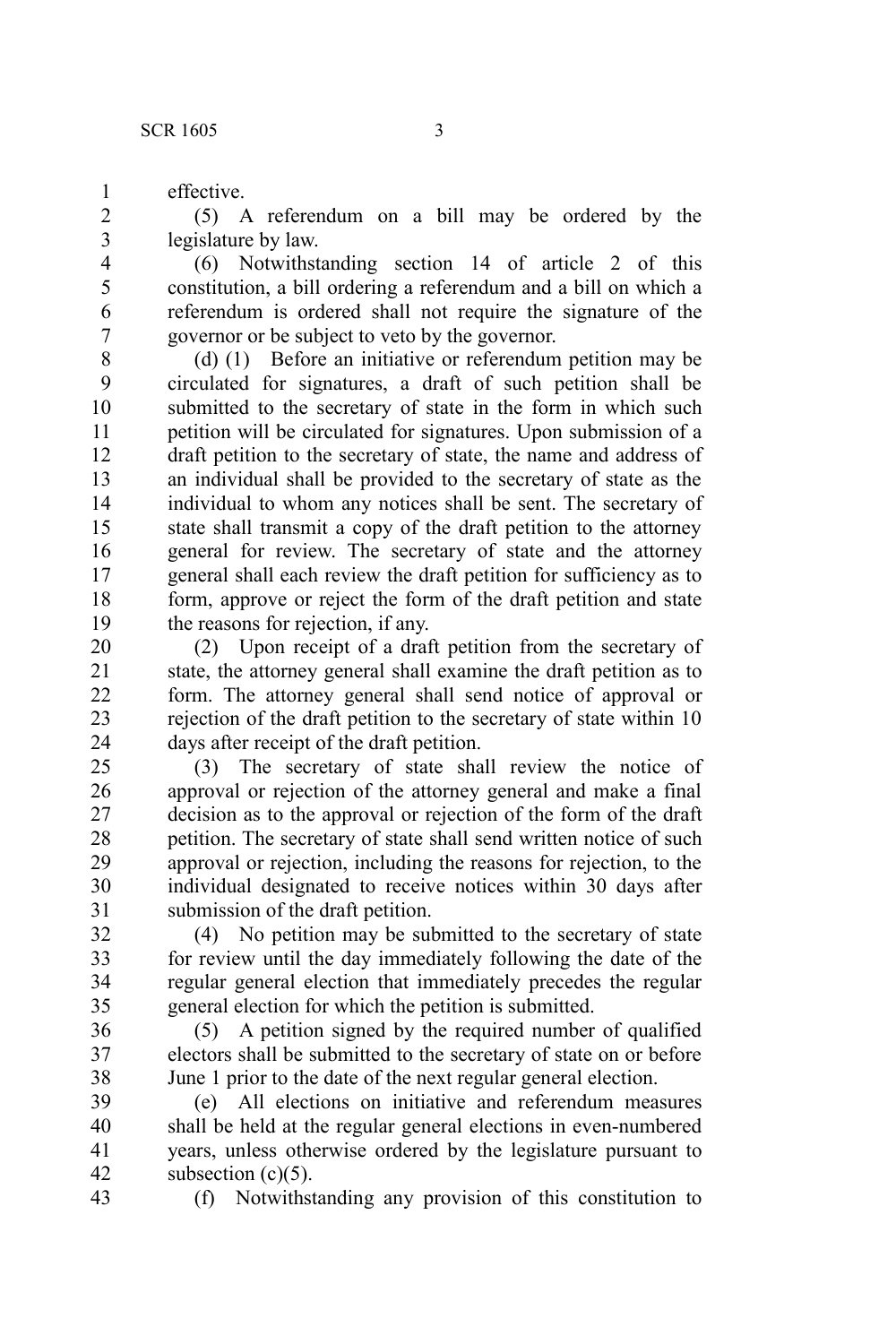the contrary, an initiative or referendum measure shall become effective 30 days after the day on which it is enacted or approved by a majority of the votes cast thereon. When conflicting measures are approved at the same election, the one receiving the largest affirmative vote shall prevail.

(g) If any initiative measure is not approved but receives an affirmative vote of at least  $\frac{1}{3}$  of the total votes cast on such measure, then such measure shall be placed on the ballot at the next regular general election in an even-numbered year without the submission of any petition for such measure. But no such measure shall be placed on the ballot at a third consecutive regular general election unless a petition has been submitted in accordance with this section. 6 7 8 9 10 11 12 13

(h) The provisions of this section shall be self-executing, but legislation may be enacted to facilitate its implementation." 14 15

Sec. 2. The following statement shall be printed on the ballot with the amendment as a whole: 16 17

"*Explanatory statement.* This amendment would allow the people to propose and enact or reject amendments to the constitution of the state of Kansas by initiative, independent of the legislature. This amendment would also allow the people to propose and enact or reject laws by initiative, independent of the legislature. Finally, this amendment would allow a referendum on any bill enacted by the legislature either by petition from the people or by order of the legislature by law. A referendum petition would not be allowed on any part of a bill necessary for the immediate preservation of the public peace, health or safety or any part of a bill making or repealing any appropriation. 18 19 20 21 22 23 24 25 26 27 28 29

- "A vote for this proposition would reserve to the people the power to propose and enact or reject laws and amendments to the constitution of the state of Kansas by initiative, independent of the legislature, and the power to approve or reject by referendum any bill enacted by the legislature. 30 31 32 33 34
- 35 36 37

"A vote against this proposition would not make any changes to the constitution and would not reserve the powers of initiative and referendum to the people."

Sec. 3. This resolution, if approved by two-thirds of the members elected (or appointed) and qualified to the Senate and two-thirds of the members elected (or appointed) and qualified to the House of Representatives, shall be entered on the journals, together with the yeas and nays. The secretary of state shall cause this resolution to be published as provided by law and shall cause the proposed amendment to be 38 39 40 41 42 43